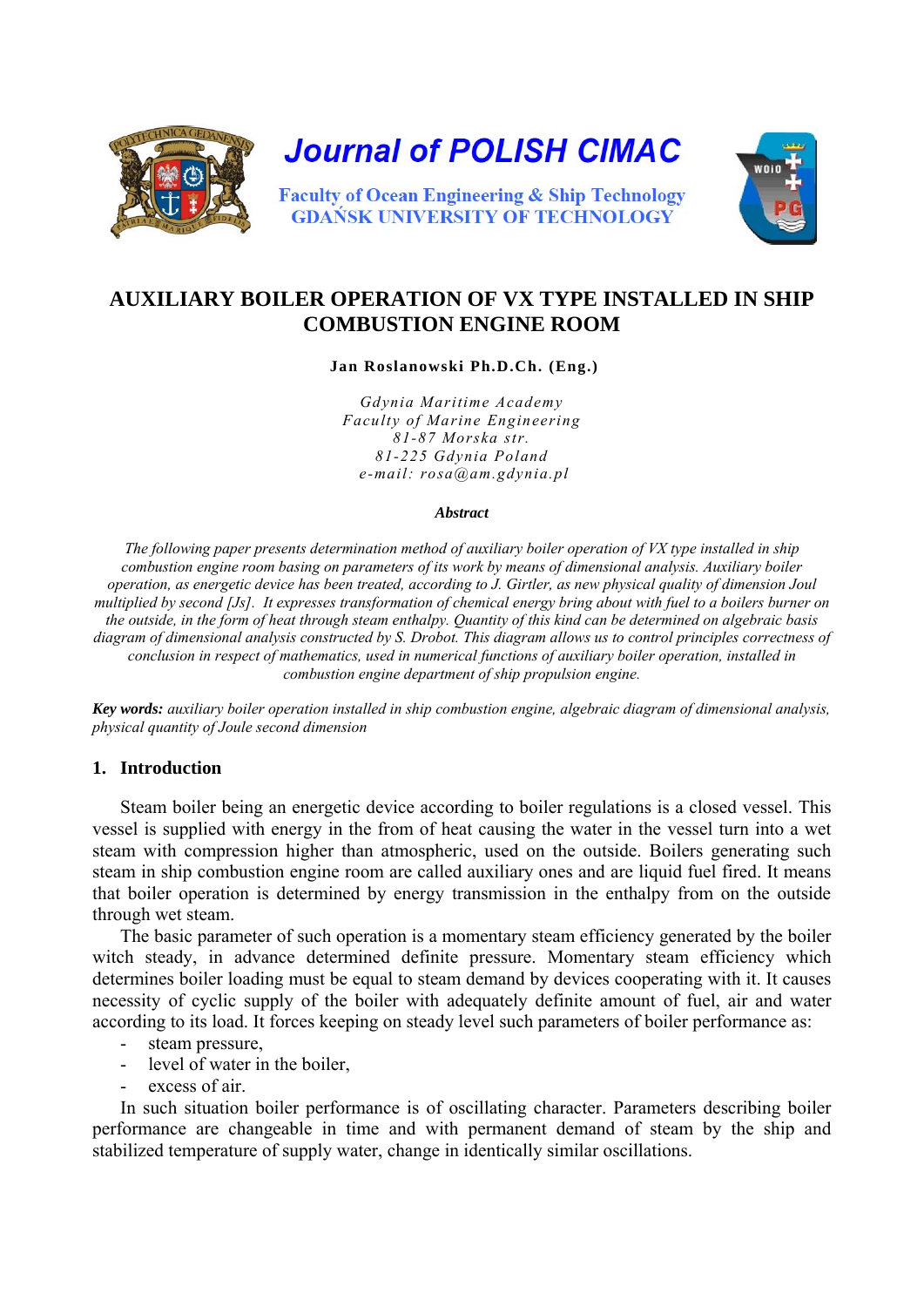Auxiliary boiler performance as transformation of chemical energy into thermal one, transmitted to the outside through steam enthalpy, during its operation, can be estimated by a physical quantity of dimension Joul multiplied by second [2,3].

### **2. Dimensional function forms of auxiliary steam boiler performance**

Boiler operation is determined by changes of its work parameters during typical, full oscillation. Oscillatory performance of auxiliary boiler, type VX, presented in Fig.1, in dimensional space can be specified by means of the following dimensional function:

$$
D = \Phi(B, p, t, m) \tag{1}
$$

where:

 $D$  – operation of auxiliary boiler in [ J·s],

*Ф* – symbol of dimensional function,

*B* – consumption of combustible oil by the boiler in [ $kg/s$ ].

 $p$  – steam pressure generated by the boiler in [ kg/ms<sup>2</sup>],

*t –* time of boiler operation in [s],

 $m$  – boiler efficiency in [ kg/s].

Auxiliary boiler operation is a quantity determined by formula (1) belonging to the elements of dimensional space. Characteristics of such spaces allow to describe boiler operation by means of positive real numbers [1]. Dimensional function (1) belongs to three-dimensional space which



*Fig.1. Auxiliary boiler operation of VX type in ship combustion engine room; Explanations: D –boiler operation in [Js], t – time of boiler operation in [s]* 

allows to choose in two ways, three quantities dimensionally independent of the remaining ones. They fulfil the condition of homogeneity and invariance as well. Such quantities are called space dimensional base [1, 5, 6, 7].

Such bases together with corresponding to them numerical functions have been presented in table 1. Dimensional base created by quantities dimensionally independent like steam pressure from the boile, operation time and efficiency, have been rejected: pressure of outlet steam from the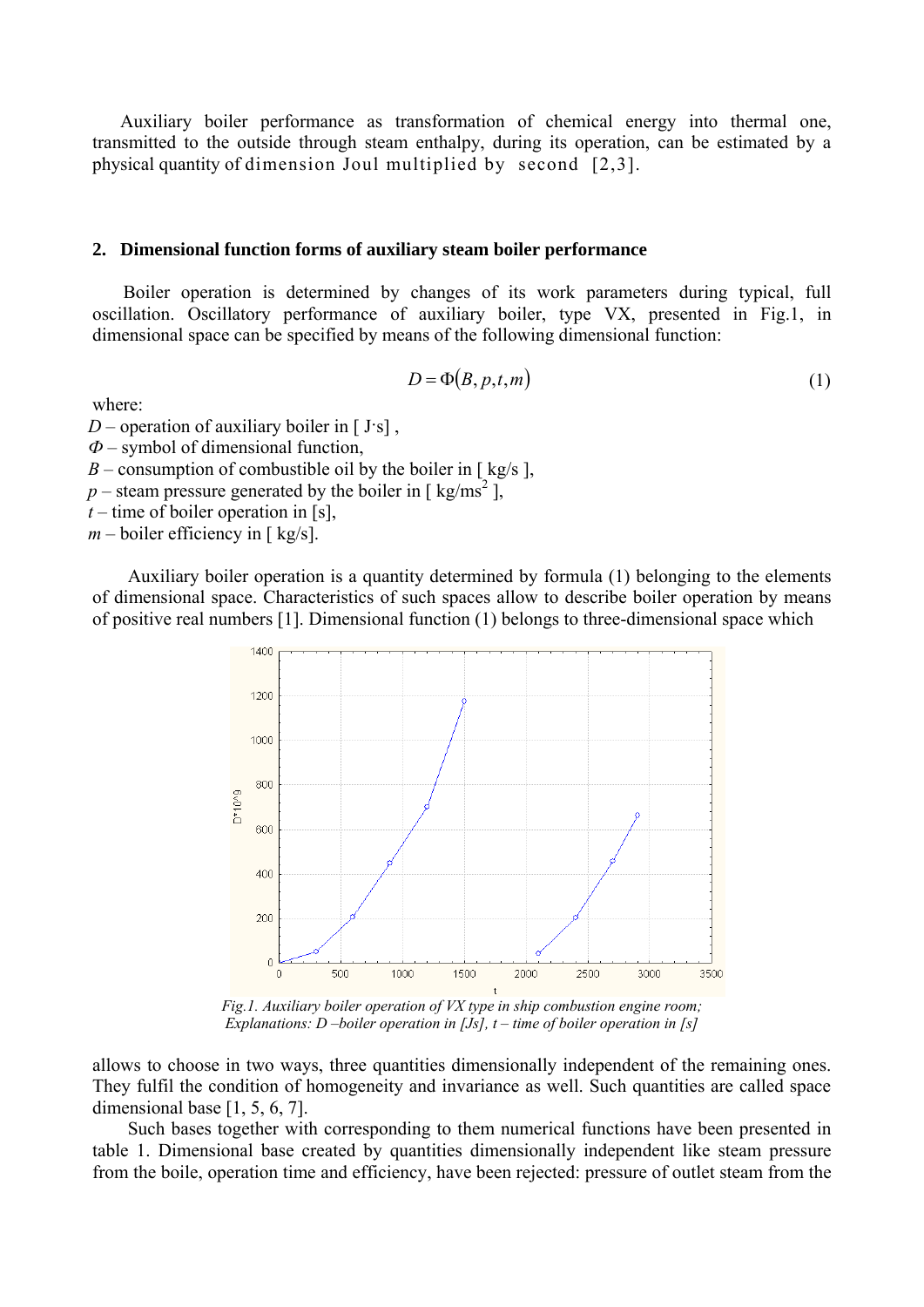boiler  $p$ , time of its operation  $t$  and efficiency of auxiliary boiler  $m$ . The base has been rejected because the exponential function did not fulfil assumed assumption. The assumption was to assume that at zero time of boiler operation, its performance is also equal to zero.

 Numerical function forms of ship auxiliary boiler with propulsion by combustion engine piston can be determined on the basis of measurements carried out during its work [8].

| of auxiliary botter operation in non-almensional form |                                                                                               |                                                                              |  |  |  |  |
|-------------------------------------------------------|-----------------------------------------------------------------------------------------------|------------------------------------------------------------------------------|--|--|--|--|
| ordinal number                                        | Dimensional function of<br>Dimensional base<br>boiler operation VX in non<br>dimensional form |                                                                              |  |  |  |  |
|                                                       | p; t; m                                                                                       | $D = f(\phi_B) \cdot \frac{m^3}{n^2 \cdot t^2}, \cdots \phi_B = \frac{B}{m}$ |  |  |  |  |
|                                                       | p; t; B                                                                                       | $D = f(\phi_m) \cdot \frac{B^3}{n^2 \cdot t^2}, \cdots \phi_m = \frac{m}{B}$ |  |  |  |  |

*Table 1. Dimensional bases and corresponding with them functions of auxiliary boiler operation in non dimensional form*

Fig. 2 presents notation during parameters of auxiliary boiler operation VX reflecting its dynamics taken from the paper [4].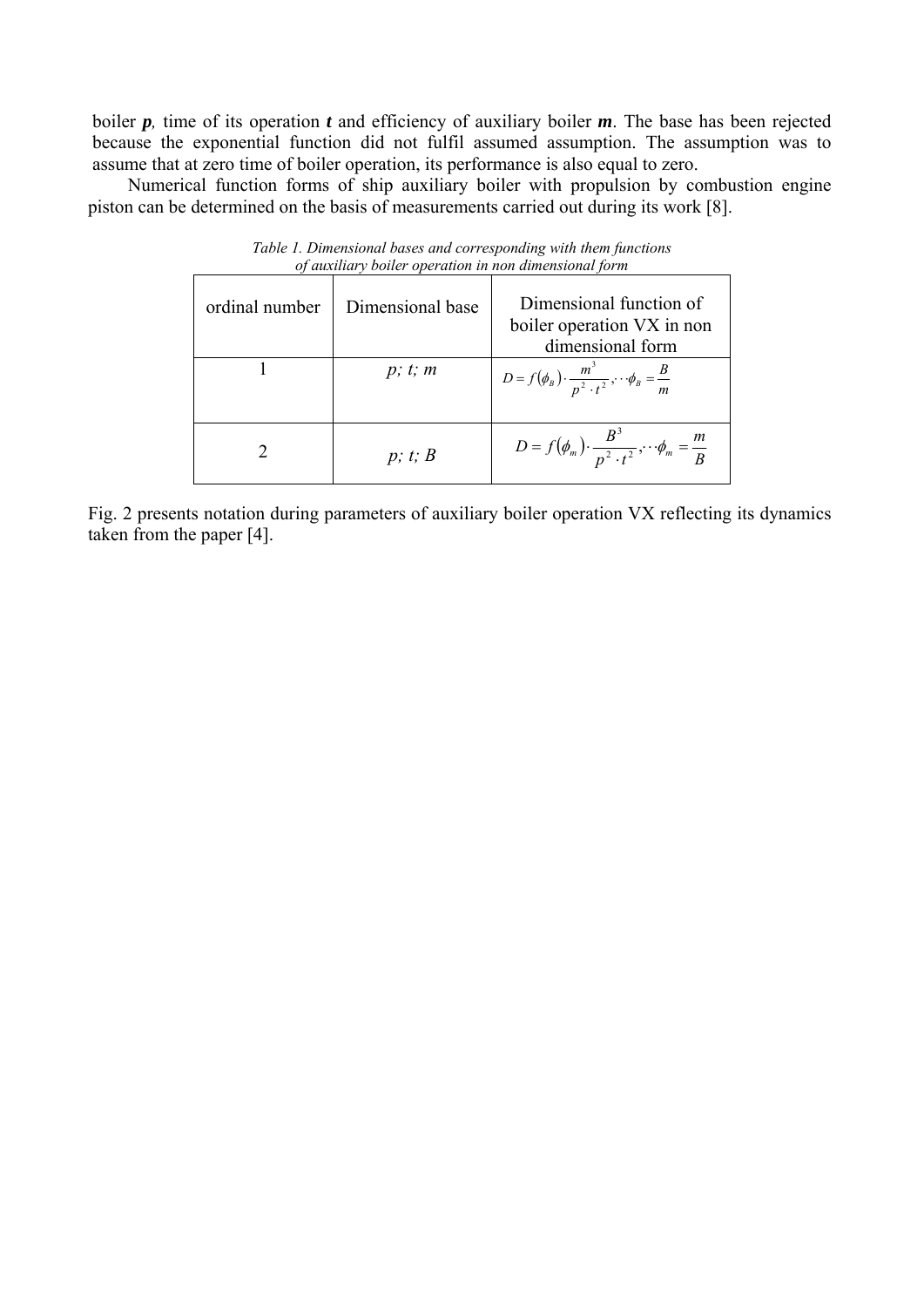

*Fig. 2. Notation during boiler operation parameters VX reflecting its dynamics [4]; Explanations: t – time of boiler operation in [s]; B-fuel consumptions; B<sub>1</sub> – work of first nozzle; B<sub>2</sub> – work of two nozzles; m- boiler efficiency; p – overpressure of steam in the boiler*

#### **3. Way of determination and measurements of dimensional function arguments of auxiliary boiler VX operation**

To measure dimensional function arguments of auxiliary boiler operation, specially for this purpose, standard control – measurement apparatus was used. Measurements were carried out during heating process of propulsion combustion engine before the voyage of the ship. Under these conditions steam demand in combustion engine room is constant and heavy. This ensures stability of dimensional parameters modification in oscillatory operation of the boiler [8].

Fuel consumption by the boiler depends on working time of each nozzle. Boiler operation with heavy demand of steam takes place during continuous work of one nozzle and the other periodically.

Working time measurement of nozzle burner was carried out by means of spring stopper (in the range of 0-30 minutes, exact to 0,2 [s]) basing on light signal observation of oil burner.

Fuel consumption by the boiler during work of one and two nozzles was determined with the help of measuring tank of  $0.0071$  [m<sup>3</sup>] volume and linear dependence of heating oil density on temperature such dependence was determined basing on the knowledge of heating oil density in two different temperatures specified on the bunkering receipt.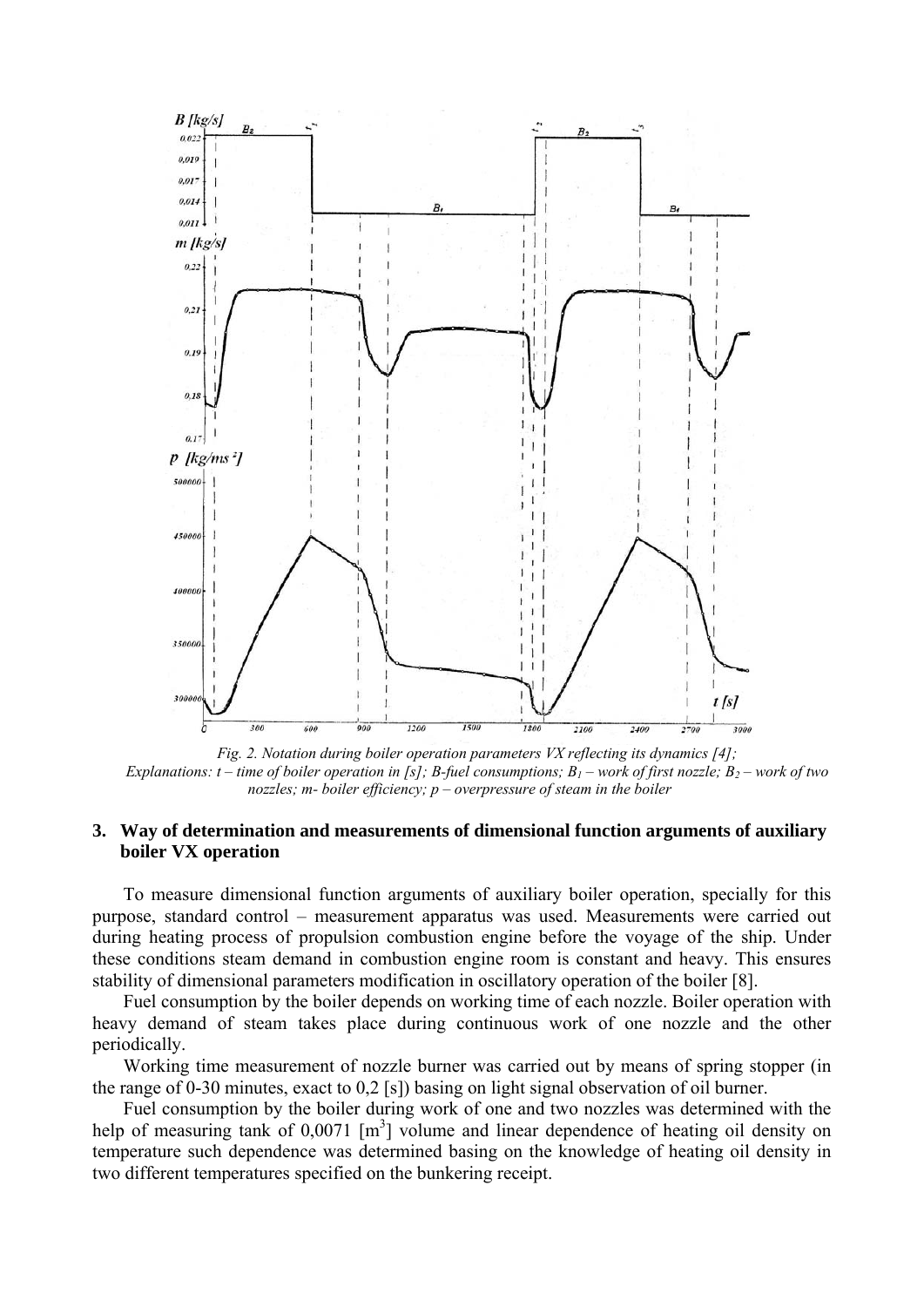Measurement of heating oil temperature was carried out with the help of mercurial thermometer exact to 1  $[{}^{0}C]$ , placed on the oil burner heater.

Efficiency measurement of the boiler i.e. steam demand produced by the boiler in time unit, can be treated as density measurement of steam flow in the outlet pipe from the boiler. Measurement of this density was carried out with the help of steam bellows meter in the range from (0-800) [kg/h] and exactitude class 1,5% in the indication range (30-100)%. The meter measured the difference of steam pressure in front of and behind the measuring reducer built in the outlet pipe from the boiler. Basing on manometer readings of steam overpressure in the boiler and barometric pressure of generated steam could be calculated.

Despite the fact that the auxiliary boiler of VX type, possessed steam separator, the degree of its steam dryness was slighter than unity and changed depending on pressure and boiler efficiency. Steam dryness degree of outlet steam from the boiler was defined by choking it is enthalpy way in the calorimeter nozzle.

Temperature of steam overheated in the calorimeter was measured by hydrostatic tube gauge. On the basis of absolute knowledge of pressure and steam temperature behind calorimeter nozzle, it is possible to read in steam diagram enthalpy-entropy, the coefficient value of steam *X* dryness. Calculated on the basis of the above measurements, pressure value and a degree of steam dryness allow to determine specific enthalpy of steam, produced by the boiler.

Auxiliary boiler VX is periodically supplied with water and fired in an abrupt change way. In this situation the boiler performance is periodically variable in time. We calculate it as intensity product of steam flow with defined specific enthalpy and time square of boiler performance [8].

The above mentioned parameters of boiler performance necessary to determine arguments of its performance were carried out simultaneously every 300 [s] from turning on the second nozzle of the oil burner until it was turned on again. This period of time allowed us to measure work parameters during complete period of boiler performance (Fig. 2).

Results of parameter measurements concerning boiler performance and the following calculations are presented in table 2. Taking advantage of measurements and calculations from table 2 and also from dimensional function base of boiler operation, presented in table 1, we can achieve its non dimensional function of auxiliary boiler operation in ship combustion engine room are presented in Fig. 3

Non dimensional arguments presented in Fig. 3 express numerical indicators of boiler operation in particular conditions of its work. It means that non dimensional indicator of operation is a numerical function of auxiliary boiler load indicator VX (Fig. 3).

| Ord.<br>numb.                     | Time of<br>operation<br>$t10^3$ | Fuel<br>consumption<br>by the boiler | Boiler<br>efficiency<br>m | almensional function of us operation<br>Overpressure<br>of outlet steam<br>from the boiler | Specific<br>enthalpy of<br>outlet steam<br>from the | Boiler<br>Operation<br>$D 10^9$ |  |
|-----------------------------------|---------------------------------|--------------------------------------|---------------------------|--------------------------------------------------------------------------------------------|-----------------------------------------------------|---------------------------------|--|
|                                   |                                 | B                                    |                           | $p 10^5$                                                                                   | boiler<br>h                                         | (D= m h t <sup>2</sup> )        |  |
|                                   | $\bm{\left[\mathrm{s}\right]}$  | [kg/s]                               | [kg/s]                    | [Pa]                                                                                       | [J/kg]                                              | [J s]                           |  |
|                                   | 0,3                             | 0,0206                               | 0,2133                    | 3,54                                                                                       | 2624                                                | 50,37                           |  |
| $\overline{2}$                    | 0,6                             | 0,0206                               | 0,2153                    | 4,46                                                                                       | 2637                                                | 204,39                          |  |
| 3                                 | 0,9                             | 0,0111                               | 0,2108                    | 4,46                                                                                       | 2637                                                | 450,26                          |  |
| $\overline{4}$                    | 1,2                             | 0,0111                               | 0,1856                    | 3,46                                                                                       | 2624                                                | 701,30                          |  |
| 5                                 | 1,5                             | 0,0111                               | 0,1978                    | 3,38                                                                                       | 2642                                                | 1175,82                         |  |
| 6                                 | 1,8                             | 0,0111                               | 0,1976                    | 3,29                                                                                       | 2642                                                | 1691,47                         |  |
| second period of boiler operation |                                 |                                      |                           |                                                                                            |                                                     |                                 |  |
|                                   | (0,3)<br>2,1                    | 0,0194                               | 0,1667                    | 3,00                                                                                       | 2681                                                | 40,22                           |  |

*Table 2. Results of work parameters measurement concerning ship auxiliary boiler VX, being arguments of* 

*dimensional function of its operation*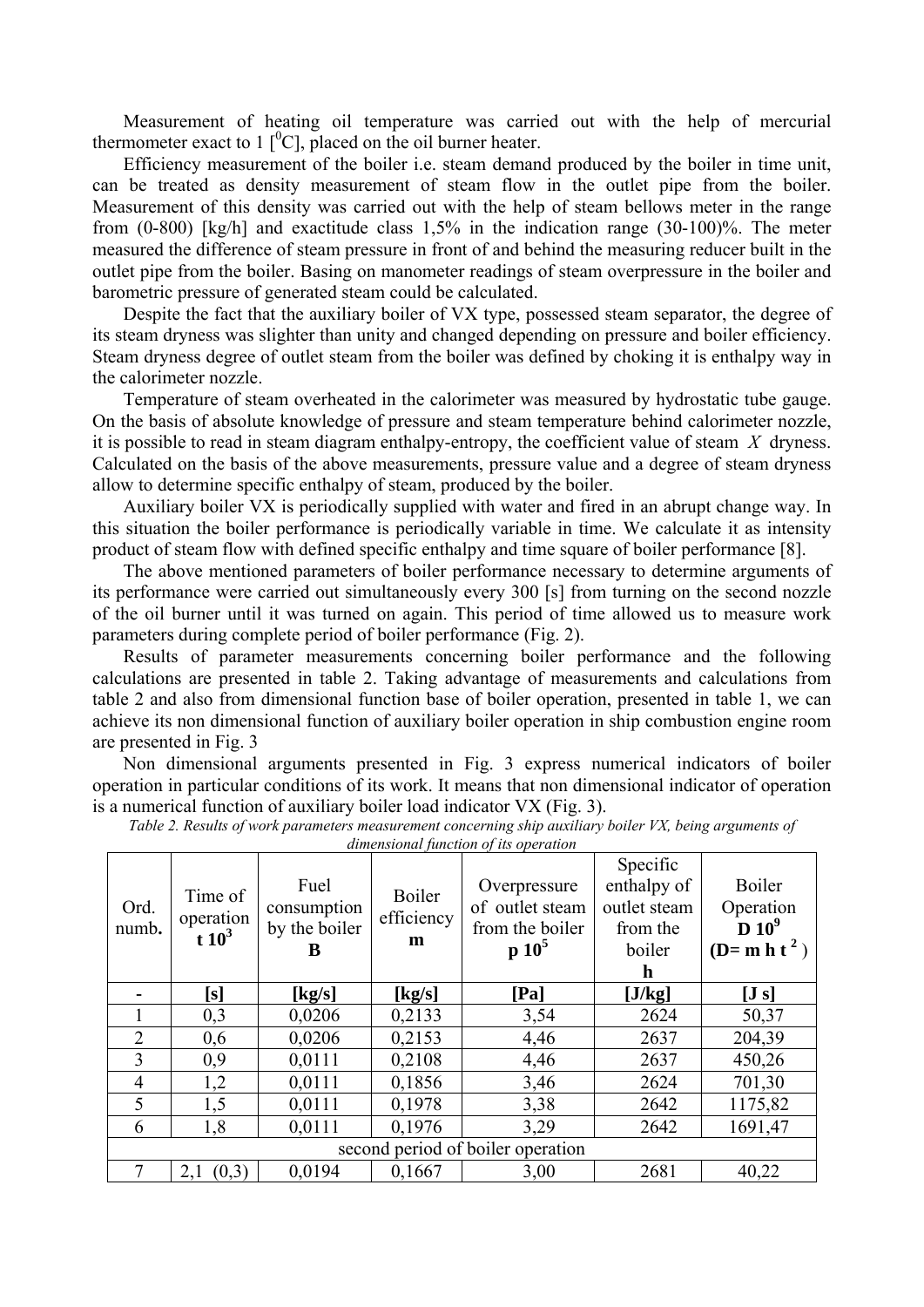|    | (0,6)<br>2.4           | 0,0194 | 0,2153 | 4,00 | 2631 | 203.92<br>203.72 |
|----|------------------------|--------|--------|------|------|------------------|
|    | (0, 0)<br>U, Z<br>∠. ۱ | 0,0111 | 0,2150 | 4,63 | 2637 | 459,23           |
| 10 | - Q<br>ريم<br>.        | 0,0111 | 0,2078 | 4,34 | 2634 | 662,29           |



*Fig. 3. Non dimensional indicator of auxiliary boiler operation Y in the function of its load X determined on the basis of work parameters, Explanations:*  $Y = \frac{D \cdot t^2 \cdot p^2}{R^3} \cdot 10^{31}$  $Y = \frac{D \cdot t^2 \cdot p^2}{B^3} \cdot 10^{31}$  - *indicator of boiler operation;*  $X = \frac{m}{B}$  - *indicator boiler load; D – boiler operation in [s]; p – overpressure of outlet steam from the boiler in [Pa]; B – fuel consumption by the boiler in [kg/s]; m – boiler efficiency in [kg/s]; t – time of boiler operation in [s]* 

Such numerical function in domain of real numbers can be determined with the help of least squares estimator by linearizing nonlinear regression. Such regression of defined from of numerical function allows to define its constant coefficients.

Fig. 3 presents measuring coordinates of boiler work parameters during one period of work expressed by means of non dimensional function arguments of its operation. With the help of least square estimator linearizing nonlinear regression, exponential function was fitted to coordinates, obtaining the equation of the fallowing form:

$$
\frac{D \cdot p^2 \cdot t^2}{B^3} = 0.02 \cdot \exp\left(0.72 \cdot \frac{m}{B}\right),\tag{2}
$$

where:

- symbols as in formula (1).

Fitting non dimensional arguments (Fig.3) to the form of exponential function i.e. defining its constant coefficients was carried out with the help of STATISTICA programme.

Such dependence fitting (2) among non dimensional arguments of boiler operation is justified by the determination coefficients of correlation relation and correlation itself amounting to 0,59.

However (Fisher) **F** statistic by the assumed level of substance *α* =0,05 and degrees number of freedom  $f_1 = 1$  and  $f_2 = 8$  indicates that correlation ratio  $\eta = 0.93$  among numerical function arguments of boiler operation is essential ( $F = 13,48 > F_{kr} = 5,32$ ). It indicates that dependence of non dimensional arguments dependent *Y* in relation to independent *X* is defined by curvilinear function of auxiliary boiler operation VX.

 Fig. 4 presents auxiliary boiler operation VX at different parameters of its work in defined time moments of one period. Exponential function is also marked in Fig. 4 which describes such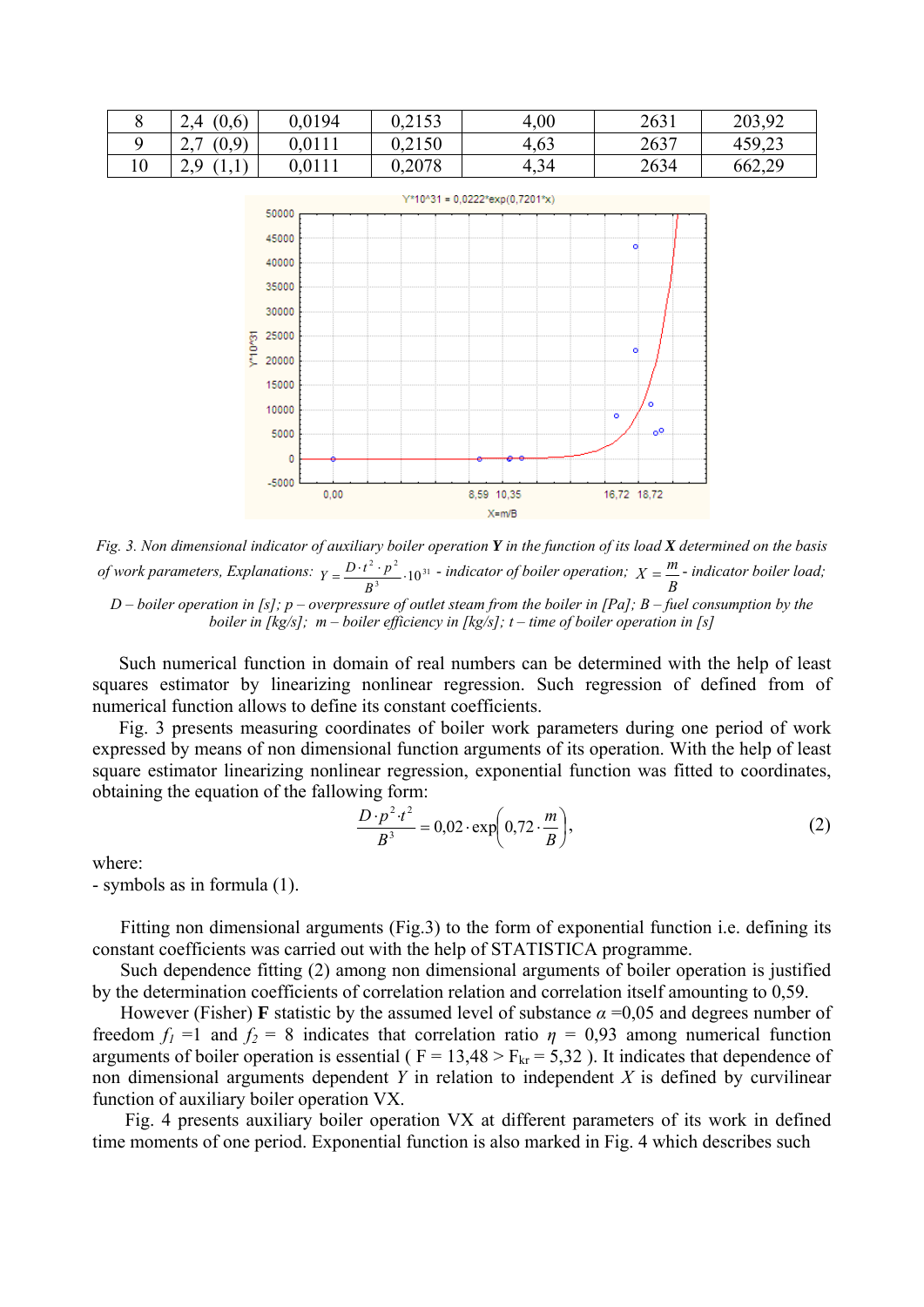

*Fig. 4. Operation of auxiliary boiler VX during one period in time function at different parameters of work, Explanations: D – operation of auxiliary boiler VX in [GJs]; t – time of operation in [s]* 

operation loading of the boiler. This function has the following numerical form:

$$
D = 36,37 \cdot \exp(0,0024 \cdot t) \tag{3}
$$

where:

*D* – Auxiliary boiler during one period VX at different loading in [GJs],

*t* – auxiliary boiler operation time in [s].

Curvilinear degree of auxiliary boiler operation VX in relation to its time of work, was estimated on the basis of absolute value difference of determination coefficients in aspect of correlation ratio and correlation itself which amounts to:

$$
M_{\text{d}|t} = |\eta^2 - r^2| = |0.9567^2 - 0.958^2| = 0.0025
$$
 (4)

where:

η – value of correlation ratio,

r – coefficient of linear correlation.

The difference defined by formula (4) gives evidence of linear correlation between boiler operation and the time of its work. However the value of correlation ratio close to unity  $(n = 0.9567)$  indicates strong correlation dependence of auxiliary boiler operation on the time of its work. Correlation dependence is of linear character as correlation coefficient is also close to unity  $(r = 0.958)$ .

Presented numerical function form (3) of boiler operation, obtained with the help of least square estimator is of simple form and easy physical interpretation. Therefore it is recommended to carry out analysis of auxiliary boiler operation VX during its work.

Fig. 5 presents auxiliary boiler operation of VX type, at two different constant loads and a changeable one as well.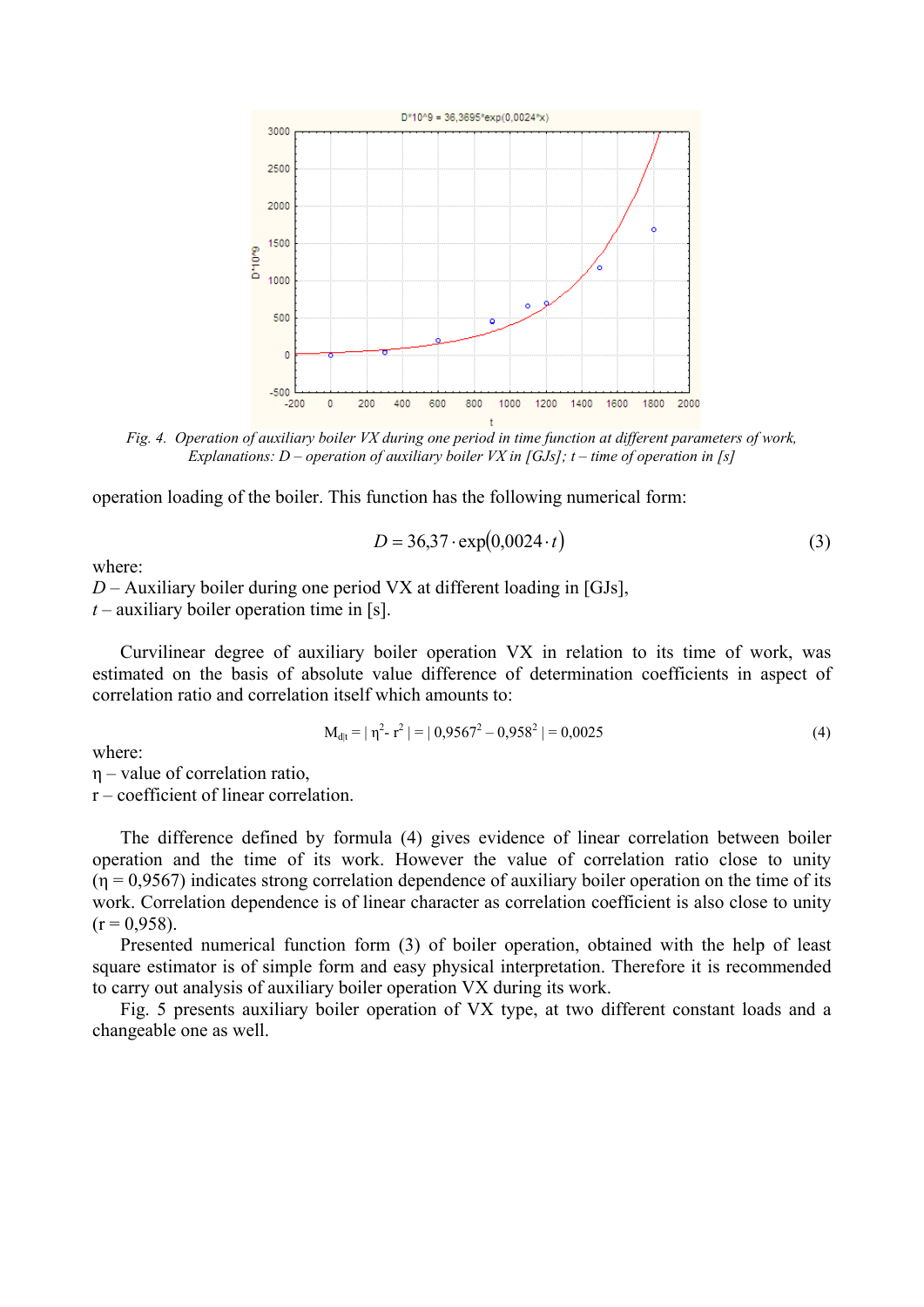

*Fig.5. Auxiliary boiler operation of VX type at two different loads and changeable one as well, Explanations: -----boiler operation changeable load conditions; ------ boiler operation during constant work parameters with fuel consumption B = 0,0206 [kg/s], efficiency m = 0,2153 [kg/s]and waste steam overpressure from the boiler p = 4,46 [Pa];-------- boiler operation during constant work parameters: fuel consumption B = 0,0111 [kg/s], efficiency m = 0,1978 [kg/s] and waste steam from the boiler p = 3,38 [Pa]* 

#### **4. Summary**

Dimensional function of auxiliary boiler VX (1) operation has different numerical structures presented in table 1 obtained by means of algebraic diagram of dimensional analysis presented by S. Drobot. These structures allow us to define numerical dependence by means of least squares estimator, linearizing nonlinear regression among dimensional quantities describing boiler operation. Obtained on their basis numerical estimates of boiler operation are defined exact to constant non dimensional coefficients, determined on the basis of its work parameters.

Formula (3) defining auxiliary boiler operation VX in one period of work, can be treated as a correct proposal in dimensional respect.

Dimensional quantities were used while determining numerical function forms. Those quantities characterize boiler operation and are isomorphism with vectors according to S. Drobot and his work in which he proves the above mentioned fact [1]. Treating dimensional quantities as scalars is equally wrong as replacing vectors with scalars.

 Numerical function of auxiliary boiler operation is characterized by the fact that it takes into account essential work parameters depending on one period of time. It is dynamic character and in connection with this, can be used for diagnostic and prognostic purpose.

It allows to examine the influence of its particular work parameters on auxiliary boiler operation VX during one period as it presents in a clear way its numerical structure.

On the other hand calculated value dependence of boiler operation VX on the basis of work parameter measurement in time function of one period by method of least squares estimator, does not possess this property. In this case boiler work parameters are hidden in constant numerical coefficients defining its operation during one period of time, being then only time function.

Numerical function from of boiler operation VX can be defined on the basis of calculations carried out by means of measured work parameters during one period.

Operation function of auxiliary boiler VX is correct only for the boiler on which the measurement was carried out.